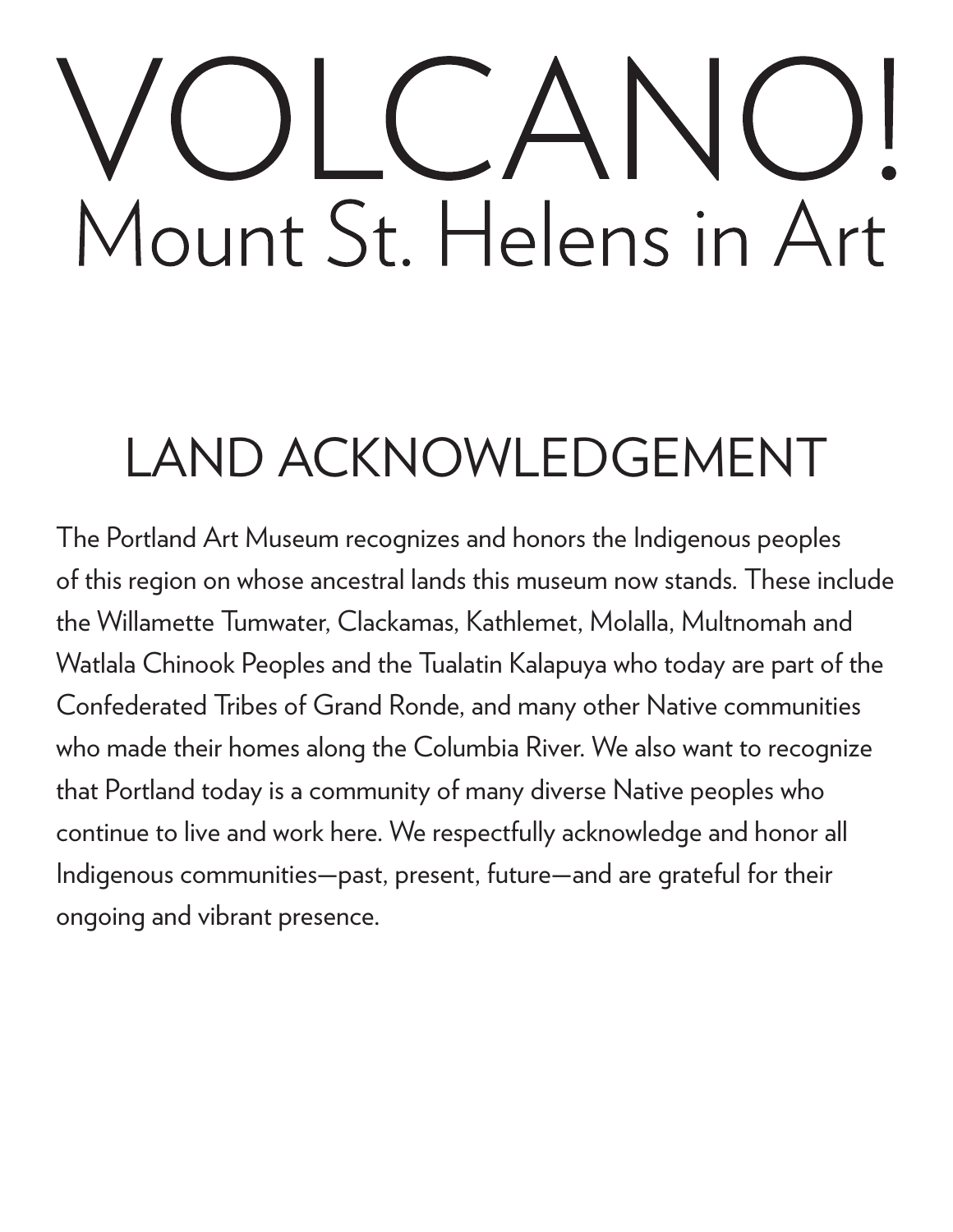### LAWETLAT'LA

Mount St. Helens has been a sacred place to Native Americans for thousands of years. It is known as *Lawetlat'la* ("Smoker") to the Cowlitz Indian Tribe and the Confederated Tribes and Bands of the Yakama Nation. While the volcano figures prominently in traditional stories of all the tribes living within eyesight, it has special significance for the Cowlitz People because it is the most prominent landmark of their ancestral home.

*Lawetlat'la'*s intermittent eruptions over the ages determined not only its name, but also its character in numerous creation stories. These tales differ greatly, but all share the idea of the mountain as a supernatural being with the ability to unleash mighty forces, both destructive and generative. The volcano is not only a place charged with spiritual energy, but simultaneously a powerful entity, which Native people visit to seek guidance, whether on a personal quest or as part of community ceremonies.

In the years following the 1980 eruption, *Lawetlat'la* became a symbol of the Cowlitz Indian Tribe's "mountain of resentment" that had built up due to the persistent, unfair treatment of their people and lands; tribal federal recognition was only confirmed in 2000. In 2013, Mount St. Helens was listed in the National Register of Historic Places for its significance as a Traditional Cultural Property of the Cowlitz Indian Tribe and the Yakama Nation, who now work with the Forest Service in managing the sacred upper reaches of the mountain.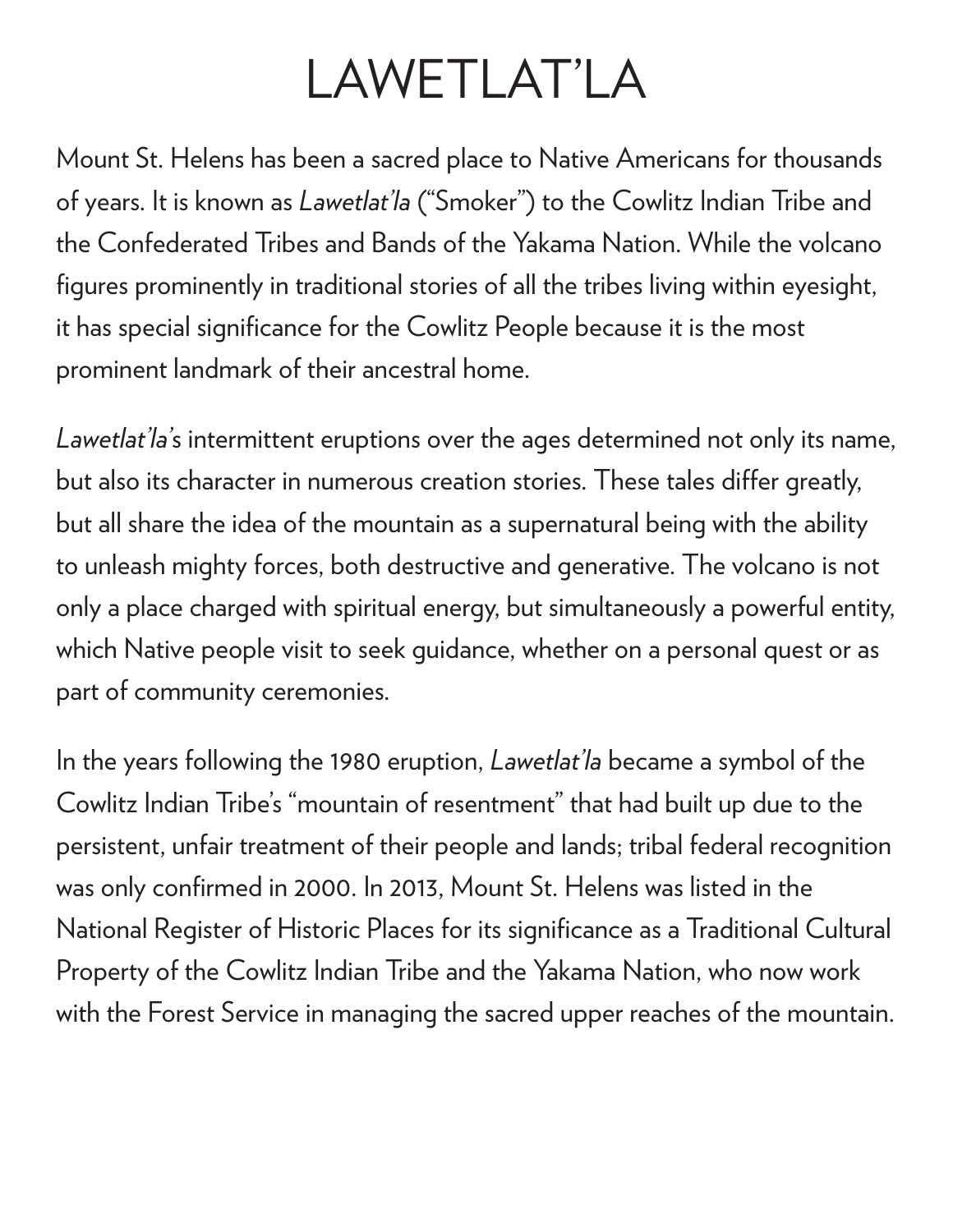## INTRODUCTION

The Portland Art Museum proudly presents this tribute to Mount St. Helens on the fortieth anniversary of the eruptions of 1980. Spanning the period from 1845 to the present, this exhibition is the first survey of works of art inspired by the mountain. Although 175 years is barely a blip in geologic time, the art bears witness to an extraordinary era in the long, cyclical life of the volcano.

The beauty of Mount St. Helens has ranged from bucolic to savage. Before the eruptions, painters delighted in depicting its pleasing conical shape rising high above the verdant landscape. The 1980 eruptions challenged artists to capture the thrilling and terrifying displays of nature's sublime power. When the smoke cleared, the new apocalyptic face of Mount St. Helens compelled the depiction of its haunting majesty. Since then, the rapid return of life to the mountain has captured the attention of photographers as well as scientists from many fields. Although the volcano seems to have reclaimed its serenity, some artists have begun to look to the future. Mount St. Helens will erupt again.

We are pleased to welcome you to this celebration of a great wonder on our horizon.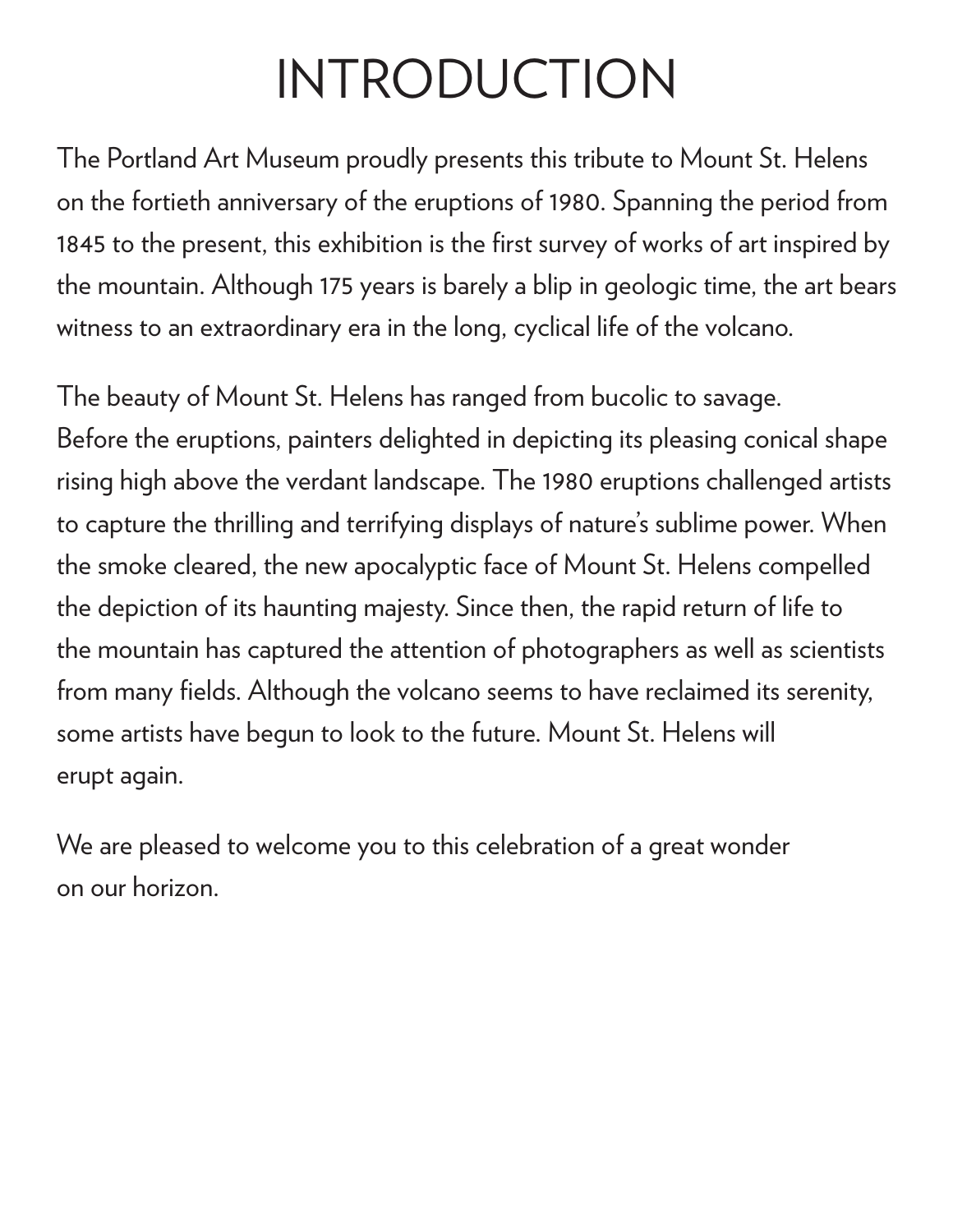# MOUNT ST. HELENS BEFORE 1980

Volcanic activity often creates a mountain of unique beauty, which attracts the eyes of artists. Stratovolcanoes like Mount St. Helens are particularly famed for their pleasing symmetrical slopes and crater peaks. They are one of nature's truest conical forms because they are built slowly in layers, or strata, by successive eruptions.

The first known depictions of Mount St. Helens were created by explorers in the 1840s; Henry James Warre visited in 1845 and was followed by Paul Kane in 1847. At this time, the mountain was nearing the end of an eruptive period (1800–1857). On view here are their remarkable records of the volcano erupting steam and ash from vents near Goat Rocks on the north side. These smaller eruptions presaged the wholesale destruction of this area in 1980.

After 1857, painters celebrated the beauty of Mount St. Helens by depicting it nestled harmoniously among its surroundings. Paintings of the great mountains of the Cascade Range were in demand to decorate homes and businesses in Portland, as well as to satisfy collectors who desired depictions of the American West. Displayed here are works by local artists and visitors showing Mount St. Helens up to its transformation in 1980.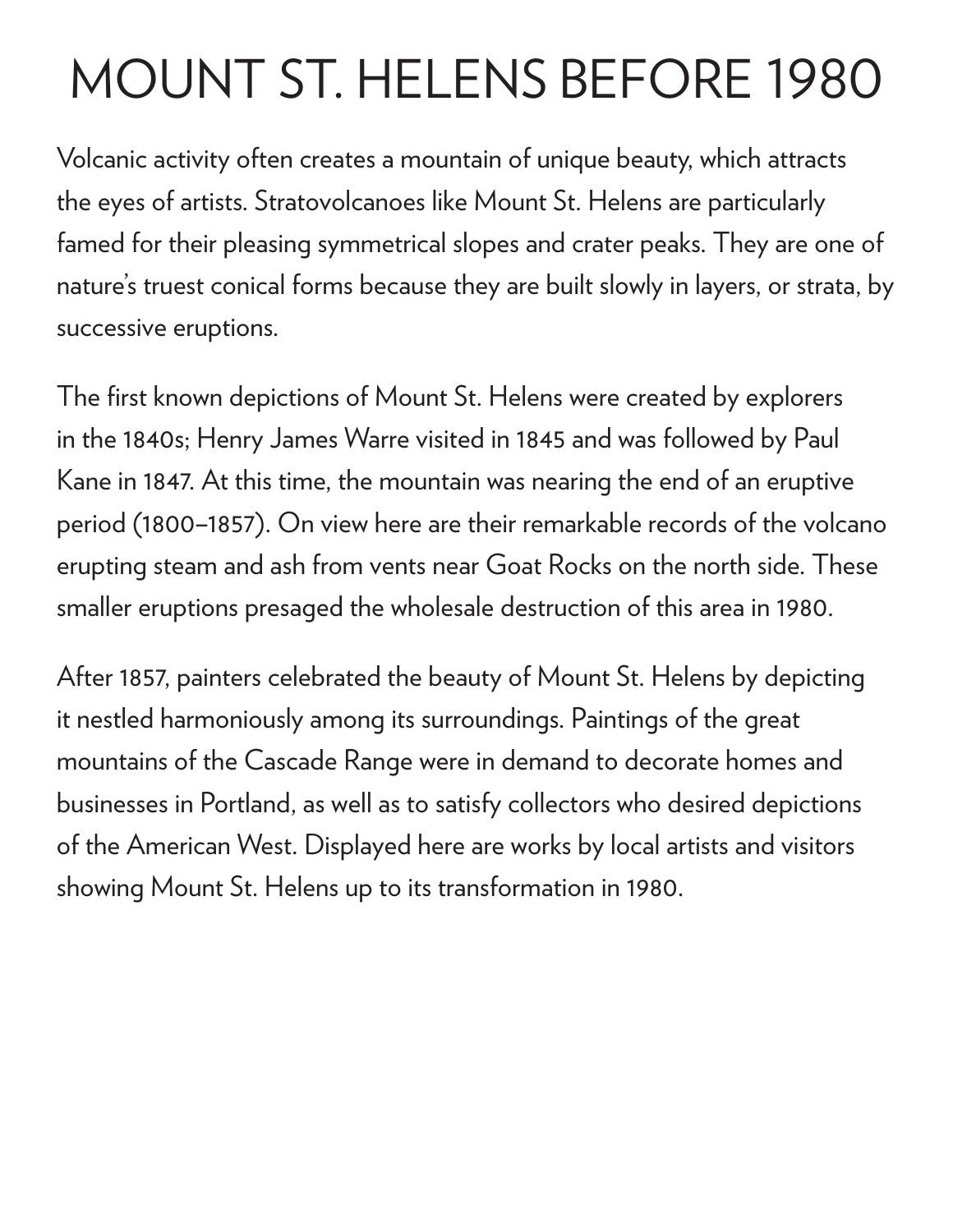## THE ERUPTIONS OF 1980

Mount St. Helens inspired art as never before when it awoke on March 27, 1980. Impressive eruptions continued until 2008, but the great eruption on May 18, 1980, surpassed all the others by far. The top 1,300 feet of the mountain collapsed in a massive landslide, releasing the blast that gutted the north side. The eruption and resulting effects decimated human infrastructure and killed 57 people and countless animals. Human fragility in the face of nature's might was made abundantly clear, and those witnesses who escaped immediate danger watched in wonder at the grandeur of the event. Artists were compelled to render one of nature's most stunning displays of power. The 1980 eruption remains the most amazing and destructive geologic event in North America in modern times.

This room displays works created by artists in Portland and Seattle in the years after the eruption. These depictions of Mount St. Helens erupting are distinctive for having been created by eyewitnesses to the event. The works demonstrate the complexity of conceptual approaches present in the Pacific Northwest art scene in the early 1980s. The eruption and its effects became a long-term focus of expression for two Portland artists interested in landscape and city views: George Johanson and Henk Pander.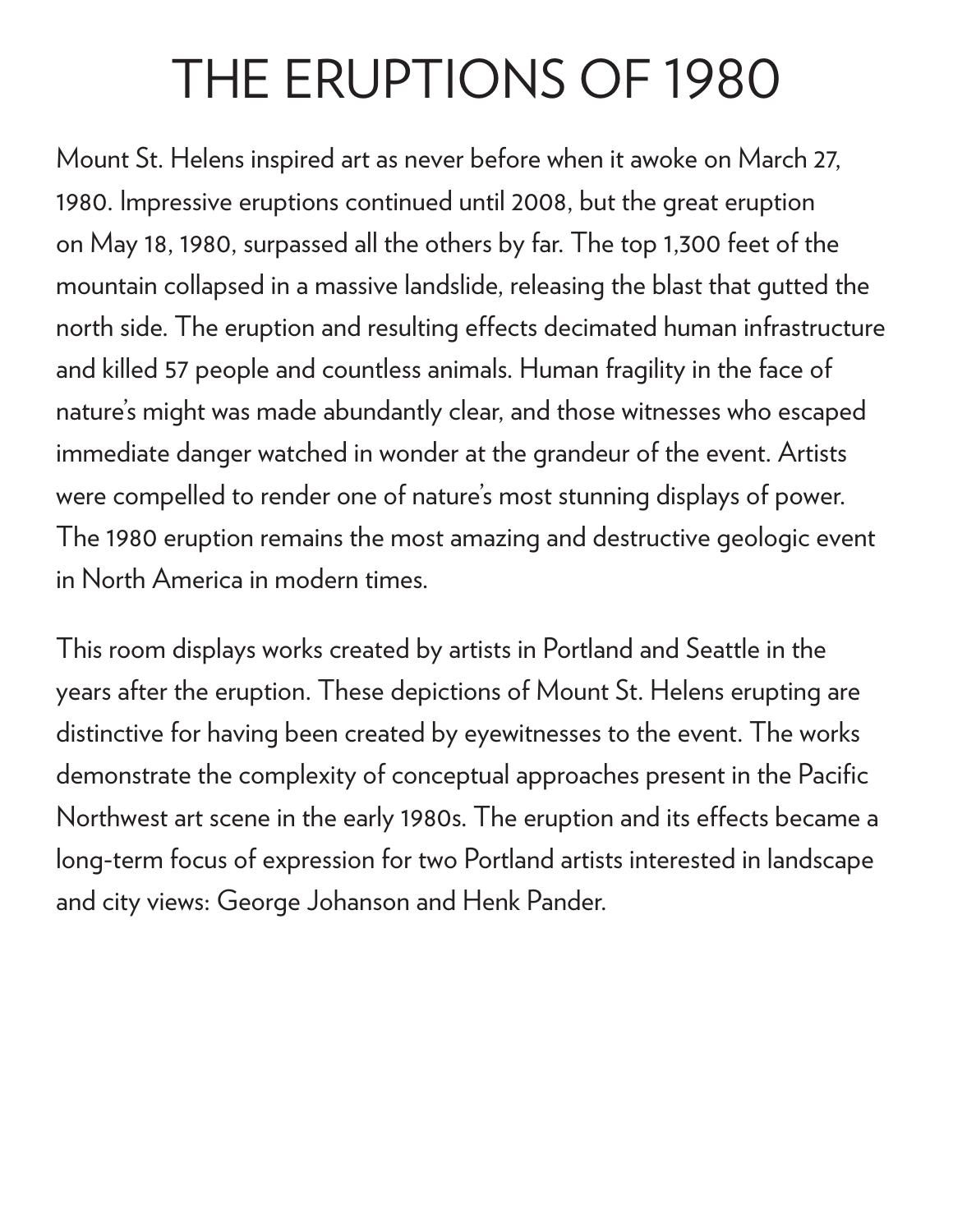# AFTER THE CATACLYSM

When the great eruption subsided, utter devastation was revealed. The blast had completely scoured the landscape north of the volcano down to the bedrock. Dense, old-growth forests had been blown down or incinerated up to nineteen miles away. Mud and ash clogged the land and waters, turning their vivid colors an almost uniform putty grey. The scene was as apocalyptic as the eruption itself.

Photography's capacity to capture vast vistas, fine detail, and minute variations in light and atmosphere made it the perfect medium for recording the aftermath. Numerous local and international photographers were drawn to the mountain; most chose black and white to heighten the drama of the bleak, almost monochrome scenes. Over the following years, they captured sudden as well as incremental shifts in the terrain. While their works are ostensibly documentary, they are highly emotive in expressing the terrible beauty of the desolation. The renowned landscape artists Frank Gohlke and Emmet Gowin were especially inspired by the subject, winning acclaim for creating extraordinary photographic essays over the following decade.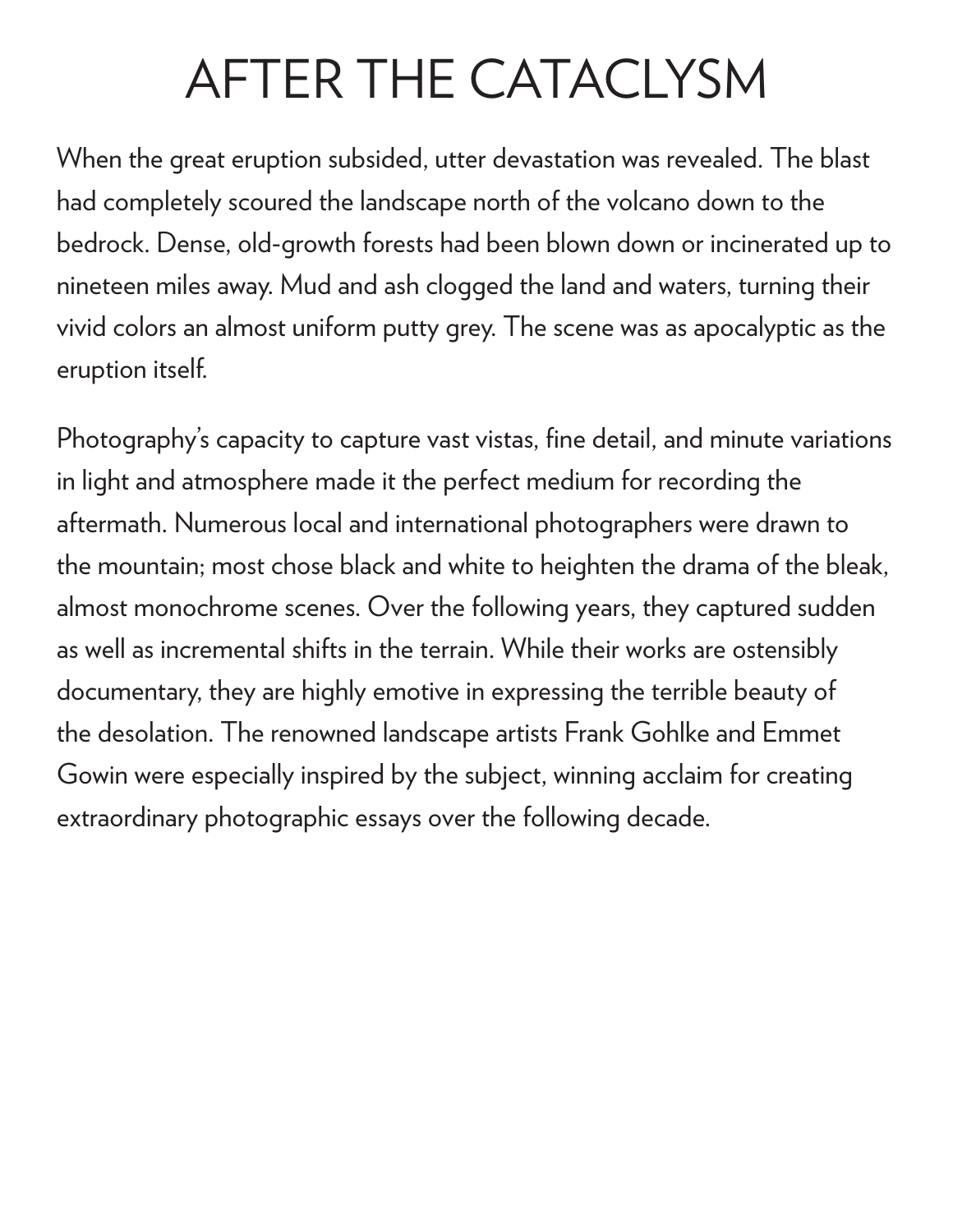#### URSULA K. LE GUIN AND "THE LADY"

Mount St. Helens fascinated Ursula K. Le Guin (1929–2018), the renowned author best known for her science fiction novels. The volcano was visible from her house in Portland's Northwest Hills and she was enthralled by its many moods in the ever-shifting weather and light. She watched the great eruption all day, declaring it "the biggest thing I ever saw or hope to see." Le Guin referred to the mountain as "the Lady" and chose to depict it visually:

When "the Lady" started shaking and doing strange things in 1979, my love of her beautiful presence became a driving interest, almost a fixation. While she was dormant I had made sketches trying to catch the pure line of her almost-but-not-quite symmetrical flanks and the clouds that wreathed around her head like veils. As activity increased and ash eruptions began to blacken the cone, I drew what I saw as best I could, sitting at my study window, using binoculars to bring details close. Experimenting then with chalk pastels, I found them a good medium for the drama of ash and cloud and snow going on there, 60 miles away overland and 9,000 feet up in the air.

From *In the Blast Zone: Catastrophe and Renewal on Mount St. Helens*, Oregon State University Press, Corvallis, 2008

Le Guin's family has kindly allowed a selection of her pastels to be shown here for the first time.